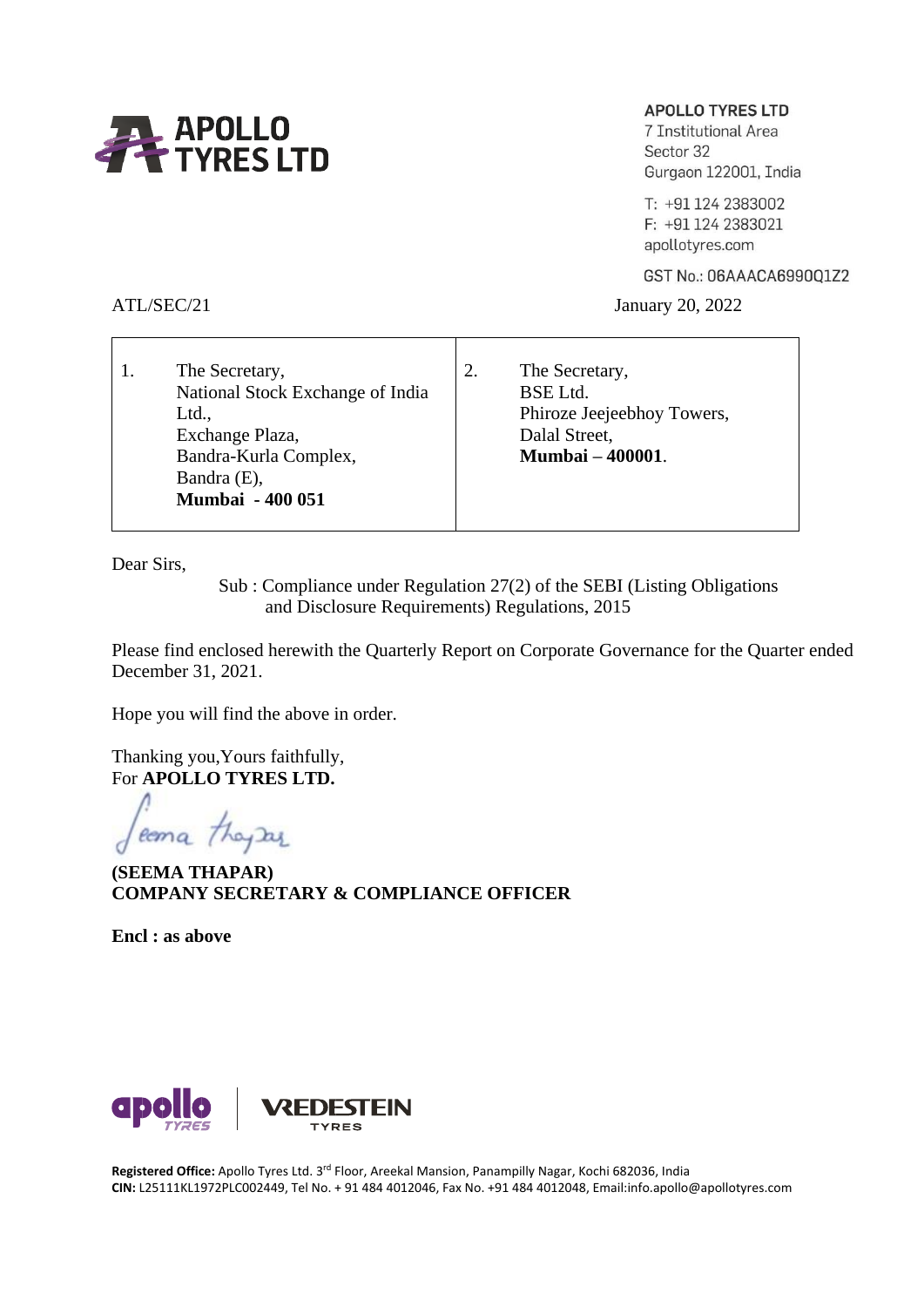# **ANNEXURE I**

## **Format to be submitted by listed entity on quarterly basis**

- 1. Name of Listed Entity **- Apollo Tyres Limited**
- 2. Quarter ending **- 31-Dec-2021**

# **i. Composition of Board Of Director**

| Company Remarks                   |            |
|-----------------------------------|------------|
| Whether Regular chairperson       | Yes        |
| appointed                         |            |
| Whether Chairperson is related to | <b>Yes</b> |
| MD or CEO                         |            |

## **ii. Composition of Committees**

## **a. Audit Committee**

| Sr. | Name of the Director | Category   | Chairperson/Membership | Appointment | <b>Cessation Date</b> |
|-----|----------------------|------------|------------------------|-------------|-----------------------|
| No. |                      |            |                        | Date        |                       |
|     | Vinod Rai            | ID         | Chairperson            | 09-May-2019 |                       |
|     | Akshav Chudasama     | ID         | Member                 | 09-May-2019 |                       |
|     | Robert Steinmetz     | <b>NED</b> | Member                 | 09-May-2019 |                       |
|     | Pallavi S. Shroff    | ID         | Member                 | 09-May-2019 |                       |

| Company<br>Remarks                                              |                        |
|-----------------------------------------------------------------|------------------------|
| <b>XX71</b><br>nether<br>chairperson<br>nanent .<br>$\n  Dom\n$ | $\epsilon$ or<br>1 C D |

| Title<br>(Mr/Ms) | Name of the Director        | <b>DIN</b> | PAN        | Category<br>(Chairperson<br>/Executive/No<br>n- Executive/<br>Independent/<br>Nominee) | Sub<br>Cat<br>ego<br>ry | Initial Date of<br>Appointment | Date of<br>Appointment | Da<br>te<br>of<br>ce<br>ssa<br>tio<br>n | Ten<br>ure | Date of Birth | Whether<br>special<br>resolutio<br>$\mathbf n$<br>passed? | Date of<br>passing<br>special<br>resolution | No. of<br>Director<br>ship in<br>listed<br>entities<br>includin<br>g this<br>listed<br>entity | No of<br>Indepen<br>dent<br>Director<br>ship in<br>listed<br>entities<br>includin<br>g this<br>listed<br>entity | No of<br>memberships<br>in Audit/<br>Stakeholder<br>Committee(s)<br>including this<br>listed entity | No of post<br>of<br>Chairperson<br>in Audit/<br>Stakeholder<br>Committee<br>held in<br>listed<br>entities<br>including<br>this listed<br>entity | Membership<br>in<br>Committees<br>of the<br>Company | Remarks                         |
|------------------|-----------------------------|------------|------------|----------------------------------------------------------------------------------------|-------------------------|--------------------------------|------------------------|-----------------------------------------|------------|---------------|-----------------------------------------------------------|---------------------------------------------|-----------------------------------------------------------------------------------------------|-----------------------------------------------------------------------------------------------------------------|-----------------------------------------------------------------------------------------------------|-------------------------------------------------------------------------------------------------------------------------------------------------|-----------------------------------------------------|---------------------------------|
| Mr.              | Onkar Kanwar                | 00058921   | AAIPK9639F | C & E D                                                                                | MD                      | 01-Feb-2013                    | 01-Feb-2018            |                                         | 60         | 01-Mar-1942   | <b>NA</b>                                                 |                                             | 3                                                                                             | $\Omega$                                                                                                        | 2                                                                                                   |                                                                                                                                                 | <b>SC</b>                                           |                                 |
| Mr.              | Neeraj Kanwar               | 00058951   | AAGPK9372F | ${\rm ED}$                                                                             | MD                      | 28-May-2014                    | 28-May-2019            |                                         | 58         | 06-Sep-1971   | <b>NA</b>                                                 |                                             | $\mathcal{E}$                                                                                 | $\Omega$                                                                                                        | $\mathcal{R}$                                                                                       | $\Omega$                                                                                                                                        |                                                     |                                 |
| Mr.              | Akshay Chudasama            | 00010630   | AAAPC5207F | ID                                                                                     |                         | 06-Aug-2014                    | 06-Aug-2019            |                                         | 60         | 30-Sep-1969   | NA                                                        |                                             | $\gamma$                                                                                      | $\bigcap$                                                                                                       | $\mathcal{R}$                                                                                       | $\Omega$                                                                                                                                        | AC, SC, NRC                                         |                                 |
| Mr.              | Vikram S Mehta              | 00041197   | AAEPM8138R | ID                                                                                     |                         | 06-Aug-2014                    | 06-Aug-2019            |                                         | 60         | 30-Oct-1952   | <b>NA</b>                                                 |                                             | 6                                                                                             | 6                                                                                                               | $\overline{\mathcal{L}}$                                                                            |                                                                                                                                                 | <b>RMC</b>                                          |                                 |
| Mr.              | Sunam Sarkar                | 00058859   | AAAPS0871R | <b>NED</b>                                                                             |                         | 11-Aug-2015                    | 20-Aug-2020            |                                         |            | 17-Jul-1965   | <b>NA</b>                                                 |                                             |                                                                                               | $\Omega$                                                                                                        |                                                                                                     |                                                                                                                                                 | SC, RC                                              |                                 |
| Mr.              | Robert Steinmetz            | 00178792   | ZZZZZ9999Z | <b>NED</b>                                                                             |                         | 09-Feb-2016                    | 31-Jul-2019            |                                         |            | 20-Dec-1939   | Yes                                                       | 31-Jul-2019                                 |                                                                                               | $\Omega$                                                                                                        |                                                                                                     | $\theta$                                                                                                                                        | AC, RC                                              | He is a<br>foreign<br>director. |
| Ms.              | Pallavi S. Shroff           | 00013580   | AQPPS7388Q | ID                                                                                     |                         | 15-May-2014                    | 15-May-2019            |                                         | 60         | 22-Apr-1956   | <b>NA</b>                                                 |                                             |                                                                                               |                                                                                                                 | $\sim$                                                                                              | $\Omega$                                                                                                                                        | AC, NRC                                             |                                 |
| Mr.              | Gen. Bikram Singh Retd.     | 07259060   | AIDPS7498H | ID                                                                                     |                         | 11-Aug-2015                    | 11-Aug-2020            |                                         | 36         | 19-Jul-1952   | <b>NA</b>                                                 |                                             |                                                                                               |                                                                                                                 |                                                                                                     | $\Omega$                                                                                                                                        |                                                     |                                 |
| Mr.              | Francesco Gori              | 07413105   | ZZZZZ9999Z | <b>NED</b>                                                                             |                         | 09-Feb-2016                    | 23-Jul-2021            |                                         |            | 15-May-1952   | <b>NA</b>                                                 |                                             |                                                                                               | $\Omega$                                                                                                        |                                                                                                     | $\theta$                                                                                                                                        | <b>RMC</b>                                          | He is a<br>foreign<br>director  |
| Mr.              | Vinod Rai                   | 00041867   | AAAPR0522N | ID                                                                                     |                         | 09-Feb-2016                    | 09-Feb-2021            |                                         | 60         | 23-May-1948   | Yes                                                       | 24-Sep-2020                                 |                                                                                               |                                                                                                                 | $\gamma$                                                                                            |                                                                                                                                                 | AC, NRC                                             |                                 |
| Mr.              | Satish Sharma               | 07527148   | ABCPS4256R | ${\rm ED}$                                                                             |                         | 01-Apr-2019                    | 01-Apr-2019            |                                         | 60         | 23-Jun-1967   | <b>NA</b>                                                 |                                             |                                                                                               | $\Omega$                                                                                                        |                                                                                                     | $\Omega$                                                                                                                                        | <b>RMC</b>                                          |                                 |
| Mr.              | Francesco Crispino          | 00935998   | ZZZZZ9999Z | ID                                                                                     |                         | 03-Jul-2020                    | 03-Jul-2020            |                                         | 60         | 19-Dec-1965   | <b>NA</b>                                                 |                                             |                                                                                               |                                                                                                                 |                                                                                                     | $\Omega$                                                                                                                                        |                                                     | He is a<br>foreign<br>director. |
| Mr.              | Vishal Kashyap<br>Mahadevia | 01035771   | AADPM9486F | <b>NED</b>                                                                             |                         | $21-Aug-2020$                  | 21-Aug-2020            |                                         |            | 19-Dec-1972   | <b>NA</b>                                                 |                                             | 2                                                                                             | $\Omega$                                                                                                        |                                                                                                     | $\Omega$                                                                                                                                        |                                                     |                                 |
| Ms.              | Lakshmi Puri                | 09329003   | AAEPP4536G | ID                                                                                     |                         | 29-Oct-2021                    | 29-Oct-2021            |                                         | 60         | 21-Jul-1952   | <b>NA</b>                                                 |                                             |                                                                                               | $\Omega$                                                                                                        |                                                                                                     | $\Omega$                                                                                                                                        |                                                     |                                 |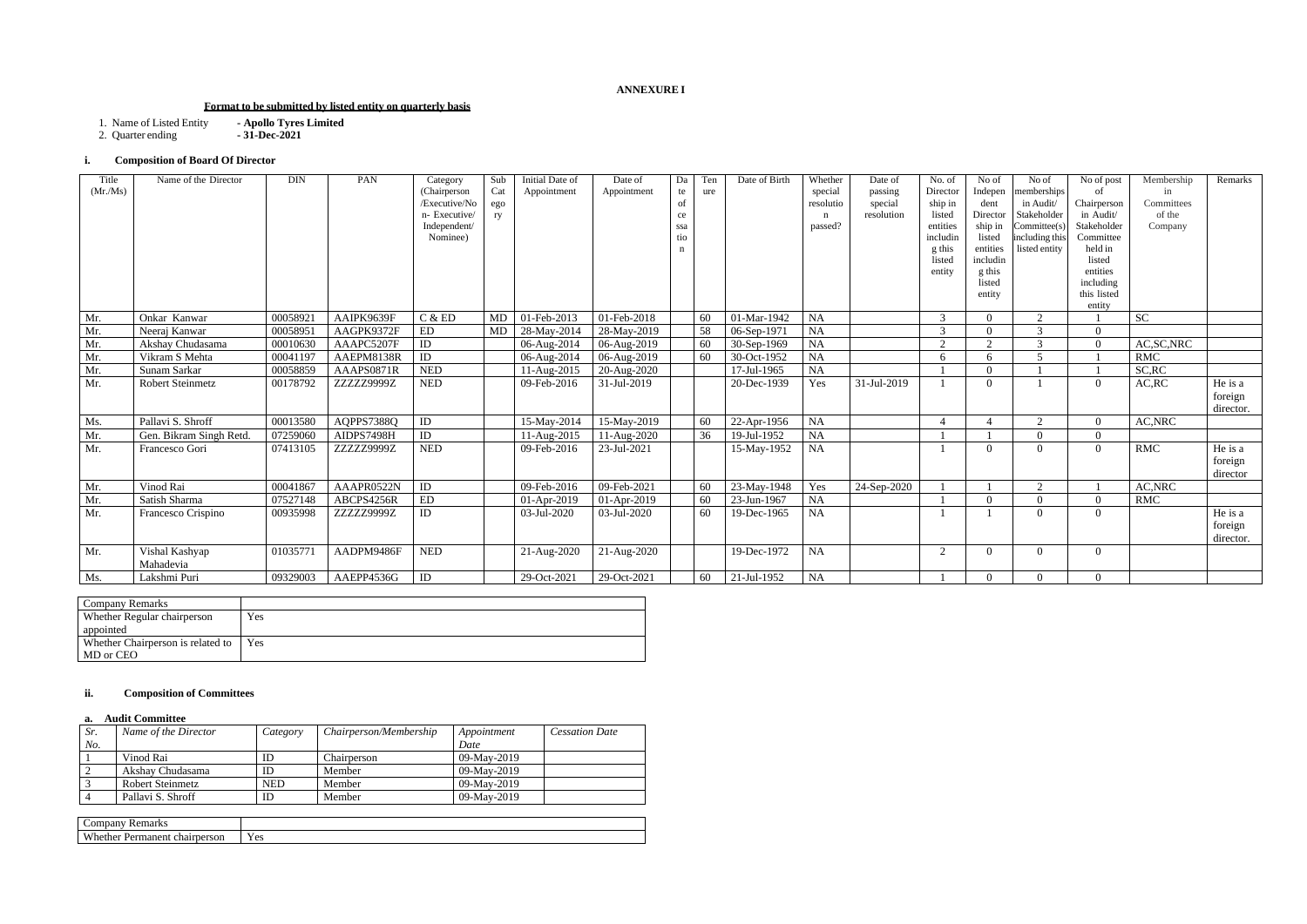## **b. Stakeholders Relationship Committee**

| Sr. | Name of the Director | Category   | Chairperson/Membership | Appointment | <b>Cessation Date</b> |
|-----|----------------------|------------|------------------------|-------------|-----------------------|
| No. |                      |            |                        | Date        |                       |
|     | - Sunam Sarkar       | <b>NED</b> | Chairperson            | 10-May-2018 |                       |
|     | Onkar Kanwar         | C & ED     | Member                 | 10-May-2018 |                       |
|     | Akshav Chudasama     | ID         | Member                 | 10-May-2018 |                       |

| $\sqrt{ }$<br>Company<br>Remarks      |     |
|---------------------------------------|-----|
| Whether Permanent ch<br>t chairperson | Yes |
| appointed                             |     |

## **c. Risk Management Committee**

| Sr. | Name of the Director | Category   | Chairperson/Membership | Appointment              | <b>Cessation Date</b> |
|-----|----------------------|------------|------------------------|--------------------------|-----------------------|
| No. |                      |            |                        | Date                     |                       |
|     | Sunam Sarkar         | <b>NED</b> | Chairperson            | $31 - \text{Jul} - 2019$ |                       |
|     | Francesco Gori       | <b>NED</b> | Member                 | $31 - \text{Jul} - 2019$ |                       |
|     | Robert Steinmetz     | <b>NED</b> | Member                 | $31 - \text{Jul} - 2019$ |                       |
|     | Satish Sharma        | ED         | Member                 | 31-Jul-2019              |                       |
|     | Vikram S Mehta       | ID         | Member                 | 31-Jul-2019              |                       |

| $\mathcal{L}$ ompany<br><b>Remarks</b> |     |
|----------------------------------------|-----|
| Whether Permanent chairperson          | Yes |
| appointed                              |     |

#### **d. Nomination and Remuneration Committee**

| Sr. | Name of the Director | Category | Chairperson/Membership | Appointment | <b>Cessation Date</b> |
|-----|----------------------|----------|------------------------|-------------|-----------------------|
| No. |                      |          |                        | Date        |                       |
|     | Vinod Rai            | ш        | Chairperson            | 09-May-2019 |                       |
|     | Akshav Chudasama     | ш        | Member                 | 09-May-2019 |                       |
|     | Pallavi S. Shroff    |          | Member                 | 09-May-2019 |                       |

| Company<br><b>Remarks</b>               |     |
|-----------------------------------------|-----|
| <b>Whether Permanent</b><br>chairperson | Yes |
| appointed                               |     |

## iii. **Meeting of Board of Directors**

| Date(s) of Meeting<br>$(i\mathbf{f}$ any) in the<br>previous quarter | Date(s) of Meeting<br>$(i f any)$ in the<br>relevant quarter | Whether<br>requirement of<br><b>Ouorum</b> met | Number of<br>Directors present | Number of Independent<br>Directors present |
|----------------------------------------------------------------------|--------------------------------------------------------------|------------------------------------------------|--------------------------------|--------------------------------------------|
| 04-Aug-2021                                                          | 29-Oct-2021                                                  | Yes                                            |                                |                                            |

| Company Remarks                 |     |
|---------------------------------|-----|
| Maximum gap between any two     | -85 |
| consecutive (in number of days) |     |

## iv. **Meeting of Committees**

| Name of the<br><b>Committee</b> | $Date(s)$ of meeting<br>during of the<br>committee in the<br>previous quarter | $Date(s)$ of meeting<br>of the committee<br>in the relevant<br>quarter | Whether<br>requirement of<br><b>Ouorum</b> met<br>(Yes/No) | Number of<br><b>Directors</b><br>present | Number of<br>independent<br>directors present |
|---------------------------------|-------------------------------------------------------------------------------|------------------------------------------------------------------------|------------------------------------------------------------|------------------------------------------|-----------------------------------------------|
| <b>Audit Committee</b>          | $03 - \text{Aug} - 2021$                                                      |                                                                        | Yes                                                        |                                          |                                               |
| <b>Audit Committee</b>          |                                                                               | 28-Oct-2021                                                            | Yes                                                        |                                          |                                               |